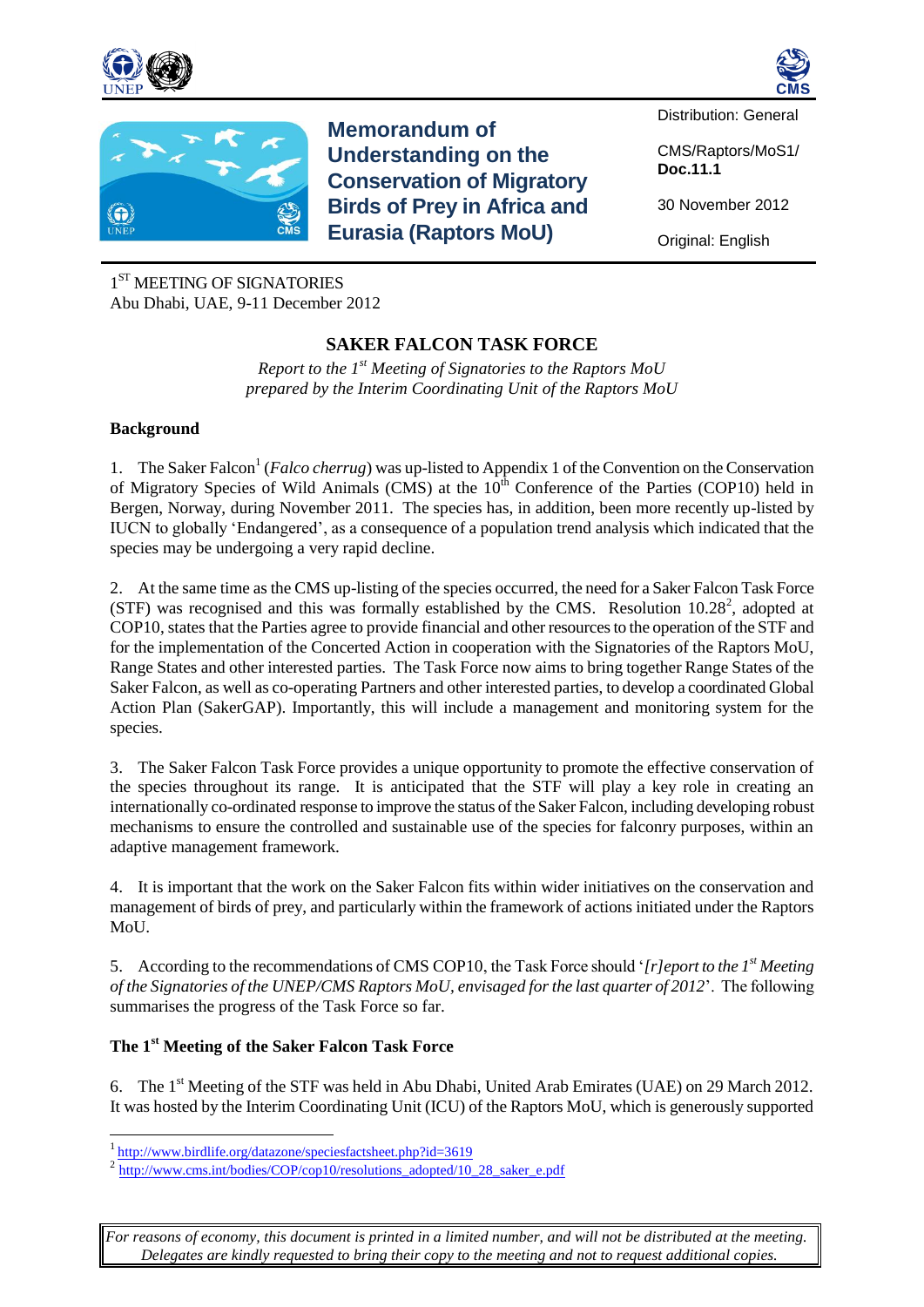by the Environment Agency - Abu Dhabi, on behalf of the Government of the UAE. Twenty seven participants from 14 different countries, including Government officials and representatives from international and non-Governmental organisations, attended the Meeting.

7. The objectives were to bring together key stakeholders to review and agree Terms of Reference for the Task Force, and to agree on its Work Plan for 2012–14, including adopting an International Single Species Action Plan protocol. The core objective of the 2012-14 Work Plan is Objective 9 '*Develop a Saker Falcon Global Action Plan*', which was agreed to be led by the ICU of the Raptors MoU.

8. Prior to the Meeting, the ICU had prepared and disseminated the Meeting documents, including the Outline Agenda, Objectives, Guiding Principles, Terms of Reference, the Participants' Introduction Forms and the draft Work Plan of the STF for 2012-14.

9. During the Meeting, participants were requested to take responsibility for leading and driving forward a range of critical tasks to better understand the threats facing the species, and to identify how best to tackle them. Prof. Colin Galbraith (CMS Scientific Councillor) was elected as Chairman and Mr. Umeed Khalid (Ministry of National Disaster Management, Pakistan) as Vice Chair.

The Participants formulated and agreed on 46 Action Points within the following key areas:

- **Terms of Reference and Membership of the Task Force** (Action Points 1-5),
- **IUCN listing** (Action Points 6-8),
- **International Single Species Action Planning** (Action Points 9-10)
- **STF Work Plan 2012-14**
	- o Objective 1: 'Effective day-to-day management, administration and support of the Task Force' (ongoing)
	- o Objective 2: 'Establish the STF formally and approve its 2012-14 Work Plan' (completed)
	- o Objective 3: 'Financial planning and fund raising' (Action Points 11-16)
	- o Objective 4: 'Review Relevant international policies and legislation' (Action Points 17-19)
	- o Objective 5: 'Carry out stakeholder analysis and develop stakeholders' network' (Action Points 20-22)
	- o Objective 6: 'Conduct a knowledge gap analysis' (Action Points 23-25)
	- o Objective 7: 'Examine the issue of sustainable use' (Action Points 26-30)
	- o Objective 8: 'Plan and implement fieldwork' (Action Points 31-33)
	- o Objective 9: 'Develop a Saker Falcon Global Action Plan' (Action Point 34)
	- o Objective 10: 'Advocate, educate and raise awareness' (Action Points 35-36)
	- o Objective 12: 'Plan future STF Work' (Action Point 37)
- **Fundraising** (Action Points 38-43)
- **Timeline and Summary** (Action Points 44-46)

10. A number of task-oriented groups are now being established to address the key issues in the forward work plan highlighted above. These groups will work mainly by e-mail correspondence and by teleconference.

11. The key agreement reached at the 1<sup>st</sup> Meeting was a clear 'road-map' for the development of a Global Action Plan for the conservation and management of the species. Importantly, this will include work related to sustainable use, leading in due course to the development of a system to be agreed by all the parties involved.

12. In closing the Meeting, the Chairman summarised the outcomes. The Meeting had brought the Task Force to life; reviewed the Terms of Reference to implement CMS Resolution 10.28; considered the key issues and completed a first review of the proposed Work Plan; identified a timetable for the work; and received a potential offer of a financial contribution from the Saudi Wildlife Authority.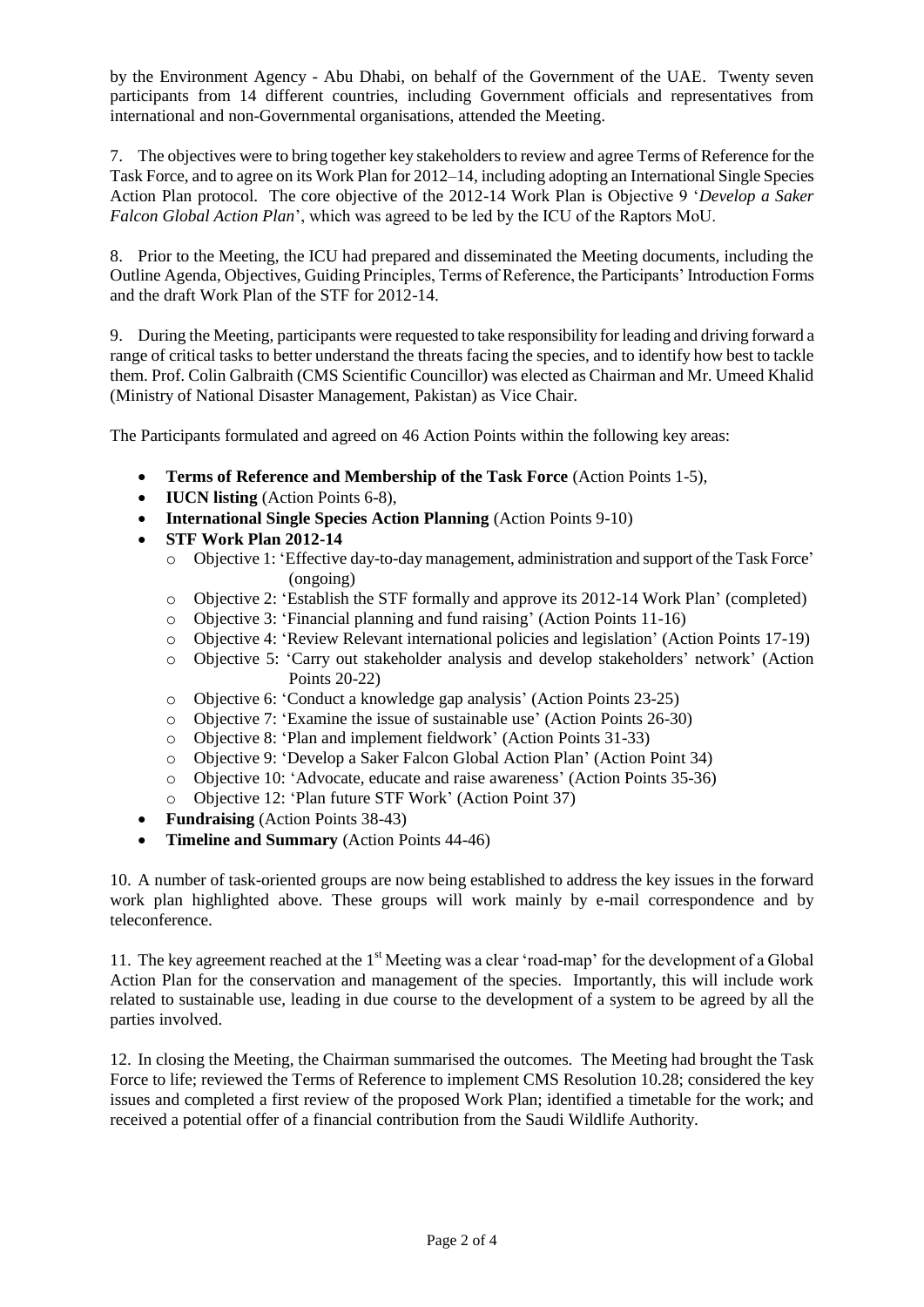13. The Meeting Report<sup>3</sup>, together with the revised 2012-14 Work Plan<sup>4</sup>, Financial Plan and detailed Timeline were published on-line on the Raptors MoU website in July, 2012 (Inf.11.1).

### **Fundraising efforts**

14. During the 1<sup>st</sup> Meeting, participants agreed that there were many actions that required funding to enable the Task Force to be effective. Firstly, the core work of the STF had to be resourced to ensure effective overall delivery. This needed to be complemented by funding for the Stakeholders' Action Planning Workshop. And significant financial support would also be required in the medium to long term to ensure effective implemention of the Global Action Plan.

15. Apart from an initial contribution of EUR 10,000 granted by CMS Parties at COP10, and US\$ 28,000 contributed by the ICU of the Raptors MoU to prepare and host the  $1<sup>st</sup>$  Meeting of the Task Force, no financial resources had been identified to implement the 2012-14 Work Plan.

16. In order to ensure the implementation of the Task Force's Work Plan, the ICU prepared five international funding proposals between May and October 2012, with the focus on Objective 9, '*Develop a Saker Falcon Global Action Plan*'. Proposals were submitted to: the Saudi Wildlife Authority, Kingdom of Saudi Arabia; the Ford Foundation (Middle East); Defra, United Kingdom; the CITES Secretariat; and, the European Commission.

17. These efforts have secured some major success. The Saudi Wildlife Authority has generously agreed to contribute US\$ 60,000 to fund research required to fill key knowledge gaps in advance of the planned Stakeholders' Workshop. The European Commission has granted US\$ 100,000 to fund the Workshop and preparation of the SakerGAP. In addition, the ICU is actively discussing with the CITES Secretariat to reach agreement to release US\$ 20,000 for work directly related to trade and sustainable use of the Saker Falcon.

### **Forward Plan**

18. Now that some of the required initial funding has been generated, the implementation of the 2012-14 Work Plan will continue with the preparation of the Saker Falcon Global Action Plan (SakerGAP) to be initiated in detail in early 2013. The Work Plan includes actions to gather important background information thematically (Objectives 4-8), and will be undertaken through on-line and face-to-face Stakeholder consultations. It is intended that this process will follow the International Single Species Action Planning protocol developed by the African-Eurasian Waterbird Agreement (AEWA), in conjunction with BirdLife International. This is a tried and tested procedure that will be extended from the standard focus on specialists to include wider stakeholders involved with Saker Falcons, including falconry and trade interests. The core activity will be the organisation of the Stakeholders' Workshop envisaged to take place in mid-2013. Attendance is anticipated to extend to 80+ representatives drawn from a wide range of stakeholder groups.

#### **Action requested**

 $\overline{a}$ 

In line with the CMS Res.10.28, Signatories and Saker Falcon Range States are invited to:

- a) Note the establishment of the Saker Falcon Task Force and its progress to date, including in particular, the intention to develop a Global Action Plan, incorporating guidance on the conservation and sustainable use of the species.
- b) Consider providing financial and in-kind support to help ensure the implementation the Task Force's 2012-14 Work Plan;

<sup>&</sup>lt;sup>3</sup>[http://www.cms.int/species/raptors/pdf/saker\\_tf\\_report\\_072012.pdf](http://www.cms.int/species/raptors/pdf/saker_tf_report_072012.pdf)

<sup>4</sup> [http://www.cms.int/species/raptors/pdf/saker\\_tf\\_work\\_prog\\_072012.pdf](http://www.cms.int/species/raptors/pdf/saker_tf_work_prog_072012.pdf)